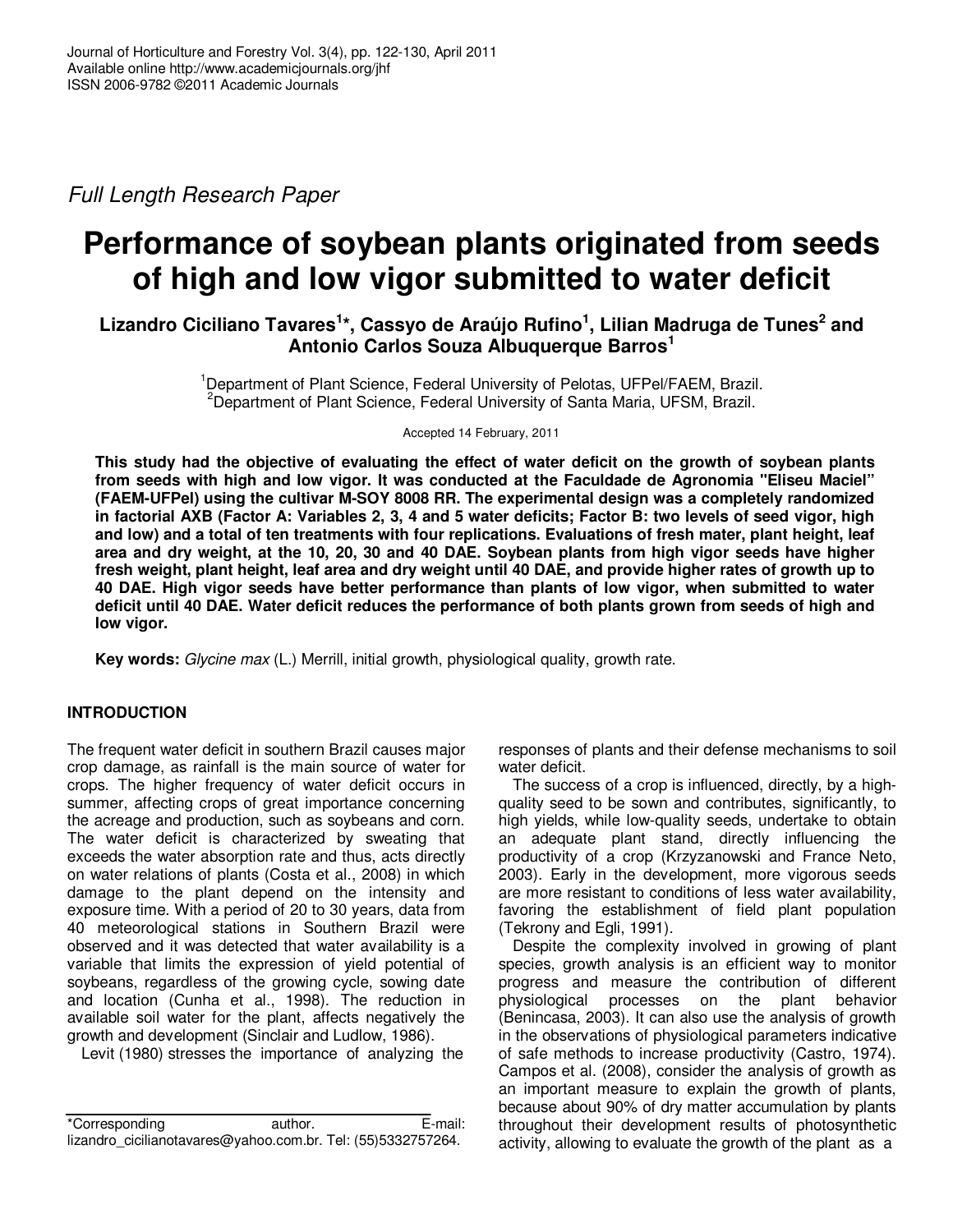final whole and the contribution of different organs in overall development.

This study was done to evaluate the effect of water deficit on the growth of soybean plants grown from seeds with high and low vigor.

#### **MATERIALS AND METHODS**

This study was conducted in the crop year 2009/2010, at the Laboratório Didático de Análise de Sementes and in the greenhouse of the Faculdade de Agronomia "Eliseu Maciel", Universidade Federal de Pelotas, city of Capão do Leão - RS.

It were filled with soil, pots with capacity of 15 L and the soil was collected from the A1 horizon of a Typic Hapludalf Eutrophic solodic (Embrapa, 2006) belonging to the mapping unit Pelotas. The fertilization was performed according to CFQS RS (Rio Grande do Sul, state)/SC (Santa Catarina, state) (Committee of Fertility and Soil Chemistry - RS / SC, 2004), incorporating the nutrients to the soil, five days before sowing and liming was performed sixty days before sowing.

The cultivar used was M-SOY 8008 RR. Prior to sowing, seeds were treated with inoculant Gelfix 5<sup>®</sup>, 200 ml/100 kg of seed and fungicide (chemical group Fenilpirrol Acilalaninato + and + fludioxinil active ingredient Metalaxyl-M (25  $\pm$  10 gL<sup>-1</sup>)), Maxim-XL at a dosage of 100 ml/100 kg seed.

For the selection of seeds that are to be used, it was evaluated that germination (G) was performed with four replicates of 50 seeds for each vigor level, placed on a substrate of germination paper ("germitest"), previously soaked in water, using 2.5 times the mass of dry paper, and kept at 25°C. The evaluations were done according to the RAS -Rules for Testing Seeds (Brazil, 2009) and the evaluation carried out on the eighth day after sowing and results were expressed as percentage of normal seedlings. The first count of germination (FCG) was conducted together with the germination test and evaluated on the fifth day after sowing. The field emergence test (FE) was carried out in plots containing soil, and the manual seeding depth from 0.02 to 0.03 m, using 400 seeds for each level of vigor (four replicates of 100 seeds). The emergence percentage was obtained by counting emerged seedlings in the twenty-first day after sowing.

The physiological quality of seeds was obtained from seed lots produced in the growing season of 2008/2009. The high vigor seed showed 88% germination (G), 82% in the first count of germination (FCG) and 87% field emergence (FE), while the low vigor lot showed 75% G, 61% FCG and 74% FE. It was sown 10 seeds per pot to allow further thinning, removing seedlings earlier in the lot of low vigor and later in the high vigor, with the intention of using the seedlings emerged in the days of major emergency frequency for each level of vigor, leaving at the end, four plants per pot.

The different water restrictions used, which correspond to the treatments, were applied when 51% of the plants were in the stage VE, according to the scale of Fehr and Caviness (1977). Considering the viable seeds used, it was reached, approximately, five to seven days after sowing, for both, high and low vigor seeds.

The treatments consisted of five periods of water deficit and two levels of seed vigor. The periods of water deficits were: control, with irrigation, water deficit from 1 to 10 days after emergence (DAE), water deficit from 11 to 20 DAE, water deficit from 21 to 30 DAE and water deficit from 31 to 40 DAE. Vigor levels studied were high and low, with a total of ten treatments with four replications. Therefore, before and after periods of water deficit, the experimental units were irrigated daily.

Assessments of the effect of physiological quality combined with the water deficit, the initial growth was performed on isolated plants. The following determinations were done: fresh matter (FM), plant height (PH), leaf area (LA) and dry matter (DM). For these determinations, one plant was collected, cut at ground level at 10, 20, 30 and 40 days after emergence (DAE), remaining three plants, two plants and one plant per pot, respectively. For measuring the fresh matter, it used an analytical balance with precision composition. The leaf area of the aerial part of plants was determined using photoelectric determiner (Area Meter, model LI-3100 Li-color Ltda.) giving direct reading in cm². To determine the plant height, the measurement was carried out with the aid of rule and the results were expressed in centimeters. The dry matter of shoots was evaluated by a stove at 60ºC, in which the seedlings were kept for 72 h in the oven and after, weighed on an analytical balance with precision composition.

By the results of leaf area and dry weight, the following were determined: growth rate of culture - GRC (mg  $pi^{-1}$  day<sup>-1</sup>), relative growth rate -  $RGR$  (mg  $g^{-1}$  day<sup>-1</sup>) and net assimilation rate - NAR  $\text{mq cm}^{-2}$  day<sup>-1</sup>). These determinations were based on the methodology described in Gardner et al. (1985), in which: GRC =  $(DM_2 - DM_1) / (T_2 - T_1)$ , RGR = (ln DM<sub>2</sub> - ln DM<sub>1</sub>) / (T<sub>2</sub> - T<sub>1</sub>), NAR =  $(DM_2 - DM_1) / (T_2 - T_1) * (LA_2 \ln - \ln LA_1) / (LA_2 - LA_1)$ , where: DM: dry mass, T: time, LA: leaf area.

The statistical analysis used the Statistical Analysis System for Windows - WinStat - Version 2.0 (Machado and Conceição, 2003). The experimental design was randomized, and the data subjected to analysis of variance and in the presence of significant interaction, proceeded to the developments needed. Means were compared using the Duncan test at 5% probability, in factorial AXB (variables 2, 3, 4 and 5 periods of water deficit and two levels of vigor), with four replications.

#### **RESULTS AND DISCUSSION**

The results presented in Table 1 shows that plants from high vigor seeds presented higher values of MF, PH, LA, DM, than plants from low vigor, in both water regimes. Positive effects of physiological seed quality on the height were also found in other studies; however, they were evaluated in different periods of plant development. In soybean, Vanzolini and Carvalho (2002) observed that seed lots with low physiological quality resulted in plants with lower heights at 18 and 38 days after sowing, compared to lots of medium and high quality. According to the authors, these probably reflect the rate of emergence of seedlings originating from seeds of low physiological quality, significantly lower compared to other lots. Kolchinski et al. (2006), said that soybean plants originated from seeds of higher physiological quality, showed the highest growth rates, as a result of plants with greater dry weight and leaf area at 30 days after emergence and similar results were observed by Machado and Schuch (2004) in oat, in rice (Hofs et al., 2004), and in oats (Schuch et al., 2000). It can also be seen that plants from seeds with high and low vigor when submitted to water deficit, have underperformed plants without water deficit (control) in the variables FM, PH and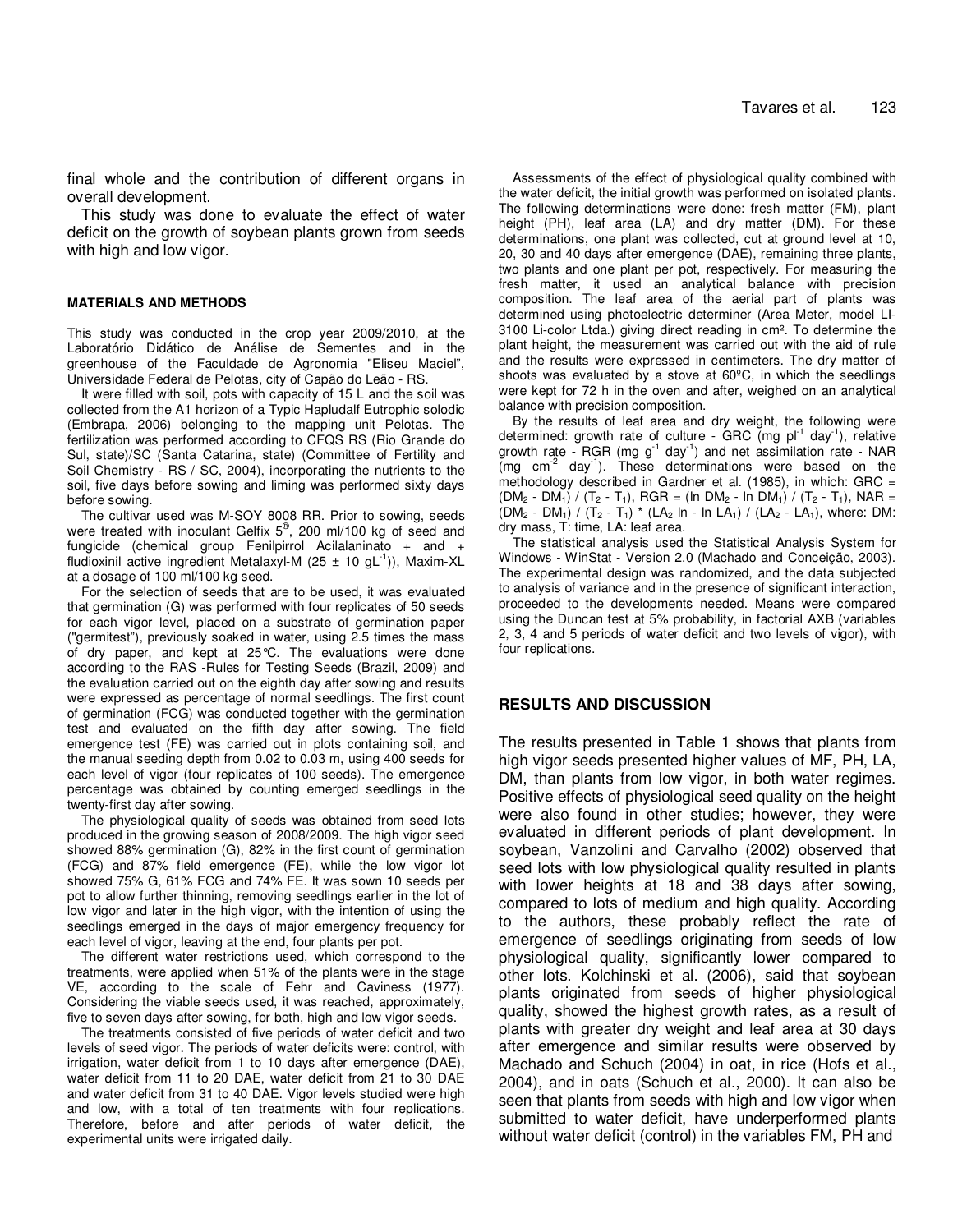|                 | Deficit/Stage***  |           | Vigor     |                   |
|-----------------|-------------------|-----------|-----------|-------------------|
| <b>Variable</b> |                   | High      | Low       | <b>Means</b>      |
|                 | Control/VE-V2     | 3.57      | 2.63      | 3.10a             |
| $MF(g.pl^{-1})$ | 1 - 10DAE*/VE-V1  | 1.45      | 1.03      | 1.24 b            |
|                 | Means             | $2.51A**$ | 1.83 B    |                   |
|                 | CV (%)            | 11.62     |           |                   |
|                 | Control/VE-V2     | 14.0      | 10.6      | 12.32 a           |
|                 | 1 - 10DAE*/VE-V1  | 10.6      | 7.5       | 9.06 <sub>b</sub> |
| PH(cm)          | Means             | 12.3 A    | 9.0 B     |                   |
|                 | CV(%)             | 8.03      |           |                   |
| $LA(cm2 pl-1)$  | Control/VE-V2     | 93.65 A a | 63.34 B a | 78.49             |
|                 | 1 - 10DAE*/VE-V1  | 49.41 A b | 36.74 B b | 43.07             |
|                 | Means             | 71.53     | 50.04     |                   |
|                 | CV(%)             | 11.05     |           |                   |
| $DM(g.pl^{-1})$ | Control/VE-V2     | 0.22      | 0.17      | 0.201 a           |
|                 | 1 to 10DAE*/VE-V1 | 0.07      | 0.05      | 0.069 b           |
|                 | Means             | 0.151A    | 0.119B    |                   |
|                 | CV(%)             | 8.22      |           |                   |

**Table 1.** Fresh mass (MF), plant height (PH), leaf area (LA) and dry mass (DM) of soybean plants originated from seeds with high and low vigor, submitted to drought, 10 DAE. Capão do Leão – RS (2010).

\*DAE: days after emergence, \*\* means followed by the same letter in the column and capital on the line do not differ by Duncan test at 5% of probability; \*\*\* phenological Stage, according to the scale of Fehr and Caviness (1977).

DM, but no significant effect was observed for LA. The occurrence of severe water deficit in the vegetative stage may compromise the yield due to less development of plants (Mundstock and Thomas, 2005).

The data presented in Table 2 shows that plants grown from seeds with high physiological quality have higher FM, PH, LA and DM in those three periods. Seeds are more vigorous for processing capacity of reserves in storage tissues and there is a greater incorporation on the embryonic axis (Dan et al., 1987). This can result in more rapid and uniform emergence and seedlings with larger initial size (Vanzolini and Carvalho, 2002) thereby, influencing the leaf area and dry matter accumulation. Similar results were found in oats by Schuch et al. (1999) when seedlings from seeds with high vigor, had higher initial size, which, consequently, led to higher rates of crop growth, dry matter production and leaf area, during the initial period of growth. Also in Table 2, it can be realized that plants do not suffer from water deficit (Control), have better performance than that of plants with water deficit from 1 to 10 and 11 to 20 days after emergence in both physiological quality seeds, in the four variables. This result is similar to those reported by Hoogenboom et al. (1987) and Thomas and Costa (1994), that water deficit decreases the height of soybean plants. Observe that plants suffering water deficit in the

period from 1 to 10 DAE, despite being watered after that period, they cannot restore normal growth in those variables, when compared to treatments without water deficit. The reduction in relative water content of leaves is caused by deficiency of water in the soil, as occurs during photosynthesis. Loss of water throughout the stomatal mechanism and the rate of assimilation of water is adversely affected during water stress (Versluis et al. 2006).

Regarding the assessment at 30 DAE, in Table 3, it can be considered that plants originated from seeds with high vigor continued with higher FM, PH, LA and DM, in the four water deficit periods studied. Seed with low vigor can be led to reductions in field emergence, speed of emergence and initial plant size (Schuch, 2006). Assessing the behavior of individual plants in communities of soybean, Kolchinski et al. (2005) found that the effect of seed physiological quality on seedling development, determined higher seed yields. According to the authors, the use of seeds with high physiological quality provided greater leaf area and dry matter production and, consequently, initial competitive advantage in the use of environmental resources, which resulted in the later stages of development until the maturation phase, resulting in higher seed yield.

Water deficits modify plant metabolism in different ways.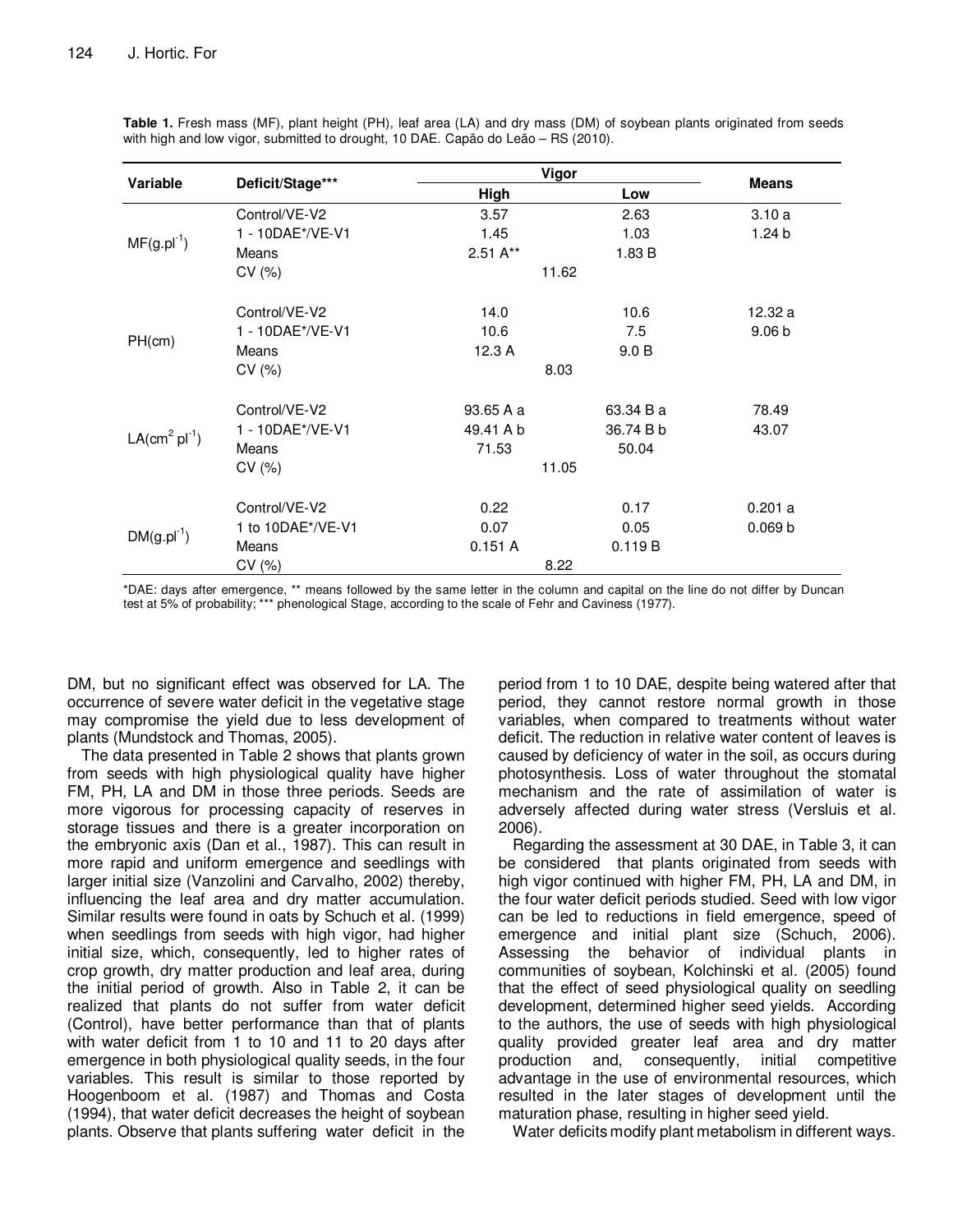|                  | Deficit/Stage ***       | Vigor       |            |              |
|------------------|-------------------------|-------------|------------|--------------|
| Variable         |                         | High        | Low        | <b>Means</b> |
|                  | Control/VE-V5           | 14.33 A a** | 9.36 Ba    | 11.84        |
| $MF(gh^{-1})$    | 1 a 10DAE*/VE-V1        | 8.15 A b    | 5.65 B b   | 6.90         |
|                  | 11 a 20DAE/V1 e V3 e V4 | 5.54 A c    | 3.75 B c   | 4.64         |
|                  | Means                   | 9.34        | 6.25       |              |
|                  | CV(%)                   |             | 8.33       |              |
|                  | Control/VE-V5           | 35.8        | 25.5       | 30.63 a      |
|                  | 1 a 10DAE*/VE-V1        | 28.7        | 20.8       | 24.73 b      |
| PH (cm)          | 11 a 20DAE/V1 e V3 e V4 | 24.9        | 17.9       | 21.38 c      |
|                  | Means                   | 29.7 A      | 21.4 B     |              |
|                  | CV(%)                   |             | 6.74       |              |
|                  | Control/VE-V5           | 498.00 A a  | 323.77 B a | 410.88       |
|                  | 1 a 10DAE*/VE-V1        | 268.63 A b  | 178.94 B b | 223.78       |
| LA $(cm2 pl-1)$  | 11 a 20DAE/V1 e V3 e V4 | 234.57 A b  | 155.77 B b | 195.17       |
|                  | Means                   | 333.73      | 219.49     |              |
|                  | CV(%)                   | 11.47       |            |              |
| DM $(g.pl^{-1})$ | Control/VE-V5           | 2.76Aa      | 1.53 B a   | 2.15         |
|                  | 1 a 10DAE*/VE-V1        | 1.31 A b    | 0.82Bb     | 1.07         |
|                  | 11 a 20DAE/V1 e V3 e V4 | 1.40A       | 0.85Bb     | 1.13         |
|                  | Means                   | 1.829       | 1.07       |              |
|                  | CV(%)                   |             | 11.96      |              |

**Table 2.** Fresh mass (MF), plant height (PH), leaf area (LA) and dry mass (DM) of soybean plants originated from seeds with high and low vigor, submitted to drought, 20 DAE. Capão do Leão – RS (2010).

\*DAE: days after emergence, \*\* means followed by the same letter in the column and capital on the line, do not differ by Duncan test at 5% of probability; \*\*\* phenological stage, according to the scale of Fehr and Caviness (1977).

It is observed in water deficit condition that there is increased synthesis of abscisic acid (ABA) in roots, which is subsequently transported to the shoot via the xylem, after rainfall or irrigation (Hartung et al., 2002). For Thomas and Costa (1994), the photosynthetically active leaf area of plants is the most sensitive to water deficit and one of the factors that affect crop yields. It is inferred that, because of stomatal closure caused by water deficit, the treatments without water deficit, along with treatment with water deficit from 1 to 10 DAE, in both levels of vigor, got the best performance for the variables analyzed (Table 3). The superior performance of the control treatment suggests an occurrence in this treatment that remained with irrigation, during the whole period of conducting the experiment, causing the plants an expression of the full potential of growth, showing the negative effects of water deficits on those parameters evaluated. The level of proline, according to Kishor et al. (1995), increased significantly only after 4 days the plants suffered from water deficit and this accumulation is a characteristic response of plants under abiotic stress, which acts as osmotic regulator, in order to reduce the

negative effects in plants under adverse conditions, in addition, it promotes increased resistance of cells in these conditions (Xiong and Zhu, 2002). Similar results on the proline accumulation in plants under water deficit was observed by Sarker et al. (1999) working with cultivars of Triticum aestivum and Costa (1999) studying Vigna unguiculata.

The assessment at 40 DAE in Table 4, showed that plants from high vigor seeds were superior to the plants originated from seeds of low vigor and the control treatment in four periods with water deficit studied in the four variables. This behavior suggests a direct effect of seed vigor on the ability of the tissues of soybean plants to convert solar radiation into dry matter during this period of growth. However, for Tekrony and Egli (1991), the direct effects of seed vigor on the further development of the plants are unlikely to occur.

According to those authors, the structures present in the seeds are important for growth, only during a short period, immediately after emergence. It states that most of the plant tissues involved in the production of dry matter and yield are formed after the emergency.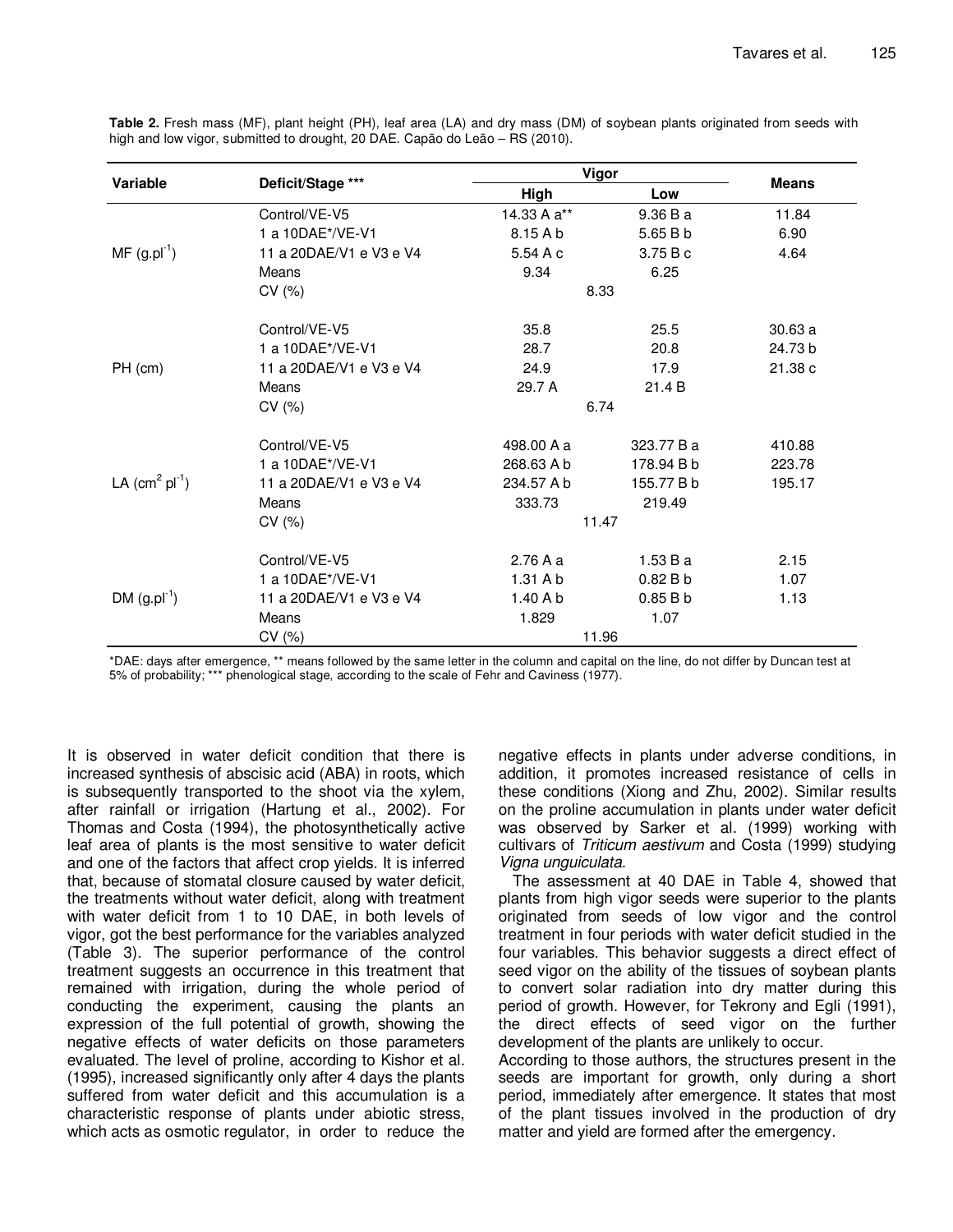|                  | Deficit/Stage ***          | Vigor      |            |                   |
|------------------|----------------------------|------------|------------|-------------------|
| Variable         |                            | High       | Low        | <b>Means</b>      |
| $MF (g.pl-1)$    | Control/VE-V7 e V8         | 24.61      | 17.92      | 21.27 a           |
|                  | 1 a 10DAE*/VE e V1         | 21.14      | 15.68      | 18.41 b           |
|                  | 11 a 20DAE/V1 e V3 e V4    | 13.45      | 9.81       | 11.63 d           |
|                  | 21 a 30DAE/V3 e V4-V6 e V7 | 16.78      | 11.79      | 14.28 c           |
|                  | Means                      | 18.99 A**  | 13.80 B    |                   |
|                  | CV(% )                     | 13.41      |            |                   |
| $PH$ (cm)        | Control/VE-V7 e V8         | 45.2       | 35.1       | 40.10 a           |
|                  | 1 a 10DAE*/VE e V1         | 47.7       | 38.4       | 43.05 a           |
|                  | 11 a 20DAE/V1 e V3 e V4    | 34.4       | 26.9       | 30.65c            |
|                  | 21 a 30DAE/V3 e V4-V6 e V7 | 41.5       | 30.9       | 36.18b            |
|                  | Means                      | 42.1 A     | 32.8 B     |                   |
|                  | CV(% )                     | 8.75       |            |                   |
|                  | Control/VE-V7 e V8         | 917.57 A a | 606.06 B a | 761.81            |
|                  | 1 a 10DAE*/VE e V1         | 925.96 A a | 657.29 B a | 791.62            |
|                  | 11 a 20DAE/V1 e V3 e V4    | 486.37 A c | 346.75 B b | 416.56            |
| LA $(cm2 pl-1)$  | 21 a 30DAE/V3 e V4-V6 e V7 | 594.73 A b | 392.05 B b | 493.39            |
|                  | Means                      | 731.15     | 500.53     |                   |
|                  | CV(%)                      |            |            |                   |
|                  | Control/VE-V7 e V8         | 5.60       | 3.95       | 4.78 a            |
|                  | 1 a 10DAE*/VE e V1         | 5.17       | 3.70       | 4.44 a            |
|                  | 11 a 20DAE/V1 e V3 e V4    | 2.69       | 1.92       | 2.30c             |
| DM $(g.pl^{-1})$ | 21 a 30DAE/V3 e V4-V6 e V7 | 4.28       | 2.98       | 3.63 <sub>b</sub> |
|                  | Means                      | 4.44 A     | 3.14 B     |                   |
|                  | CV(%)                      | 12.42      |            |                   |

Table 3. Fresh mass (MF), plant height (PH), leaf area (LA) and dry mass (DM) of soybean plants originated from seeds with high and low vigor, submitted to drought, 30 DAE. Capão do Leão - RS (2010).

\*DAE: days after emergence, \*\* means followed by the same letter in the column and capital on the line, do not differ by Duncan's test at 5% of probability; \*\*\* phenological Stage, according to the scale of Fehr and Caviness (1977).

Severe water deficit in the vegetative phase, according to Bonato (2000), can reduce plant growth and reduce leaf area and yield. Also, it was emphasized that the water deficit plants of smaller stature, stunted with small leaves and short nodes, were determined. Results obtained by Petry (2000) confirm that water deficit reduces applied at vegetative growth of soybean due to the decrease in the number of nodes and the length between NODES. It also can be seen in Table 4 that the treatments performed significantly better than the other treatments were the water deficit periods 1 to 10, 11 to 20, and 31 to 40 DAE, the variables FM, PH and DM, respectively. In variable LA, it is observed that treatments with water deficit from 1 to 10 and 11 to 20 DAE, together with the control treatment differed significantly from other treatments. As a result, it appears that the growth of roots, is a strategy used by plants to capture the substrate water in water deficit conditions (Lobato et al.,

2008), in which growth and development of plants are dependent on cell turgor, as the water fills the cell and promotes a positive pressure through this mechanism of tissue extension (Kerbauy, 2004).

It is considered that the analysis of growth is still the most accessible and accurate, for evaluating growth and to infer the contribution of different physiological processes on the plant behavior (Trindade and Oliveira, 1999). By observation of Table 5, it appears that GRC plants originated from seeds of high vigor had improved performance over existing plants from low in the four periods. However in the period from 11 to 20 DAE, there was no statistical difference between high and low seed vigor in the control treatment and treatment with a water deficit of 11 to 20 DAE. Oat seeds of high vigor, (Schuch, 1999) produced plants with greater dry matter production, leaf area and growth rates in the early period of culture. The control treatment differed significantly from other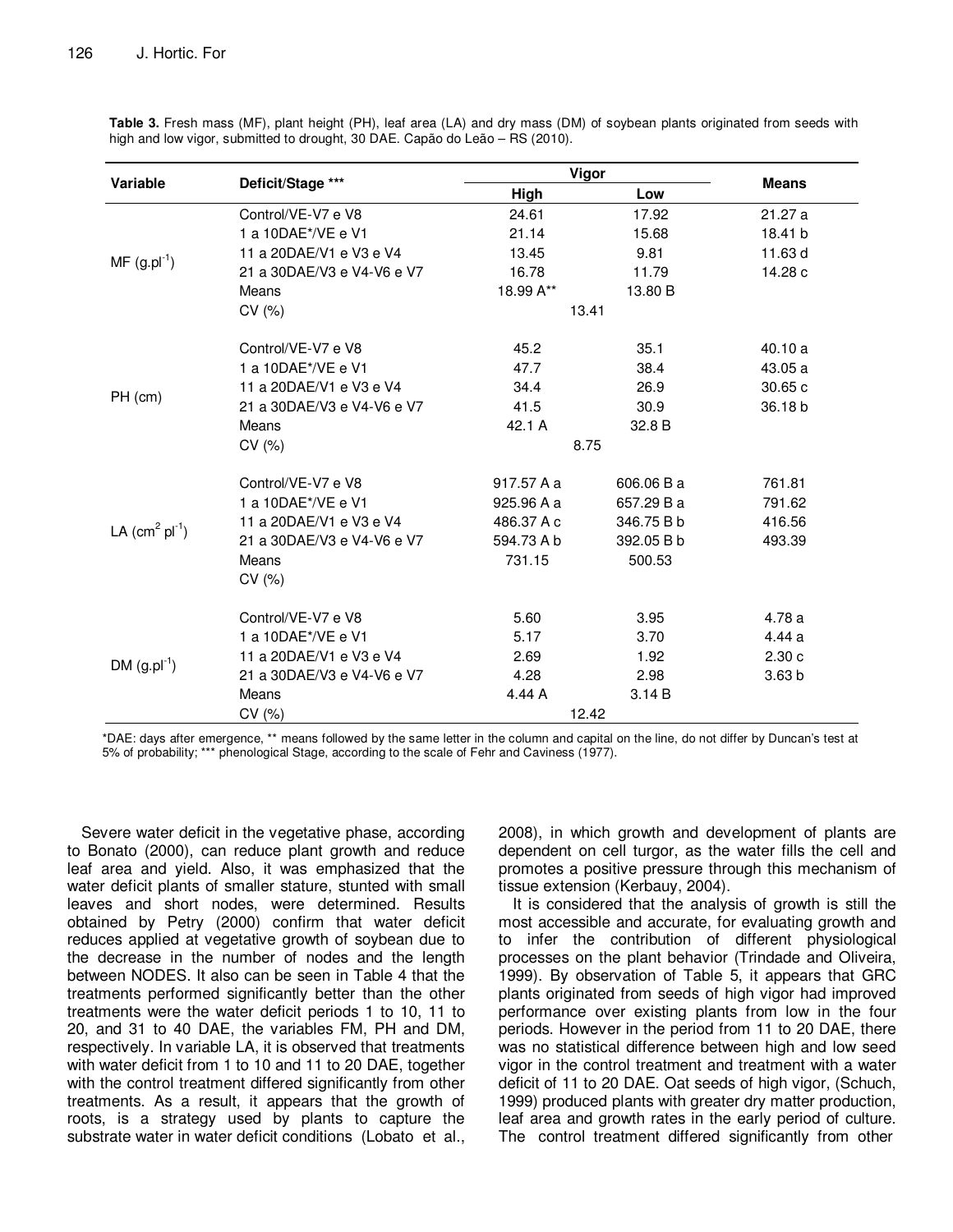|                     | Deficit/Stage***             | Vigor     |          |                    |
|---------------------|------------------------------|-----------|----------|--------------------|
| Variable            |                              | High      | Low      | <b>Means</b>       |
| $MF (g.pl^{-1})$    | Control/VE-V9                | 39.57     | 30.03    | 34.80 b            |
|                     | 1 a 10DAE*/VE-V1             | 37.15     | 28.91    | 33.03 <sub>b</sub> |
|                     | 11 a 20DAE/V1 e V3 e V4      | 47.00     | 38.00    | 42.05 a            |
|                     | 21 a 30DAE/V3 e V4 - V6 e V7 | 31.16     | 23.67    | 27.41 c            |
|                     | 31 a 40DAE/V6 e V7 e V8      | 22.83     | 17.02    | 19.92 d            |
|                     | Means                        | 35.54 A** | 27.53 B  |                    |
|                     | CV(%)                        |           | 9.03     |                    |
|                     | Control/VE-V9                | 48.5      | 40.2     | 44.32 b            |
|                     | 1 a 10DAE*/VE-V1             | 54.0      | 45.1     | 49.55 a            |
|                     | 11 a 20DAE/V1 e V3 e V4      | 49.2      | 42.1     | 45.61 b            |
| PH (cm)             | 21 a 30DAE/V3 e V4 - V6 e V7 | 46.5      | 38.0     | 42.26 b            |
|                     | 31 a 40DAE/V6 e V7 e V8      | 47.5      | 37.8     | 42.63 b            |
|                     | Means                        | 49.12 A   | 40.63 B  |                    |
|                     | CV(%)                        |           | 7.51     |                    |
|                     | Control/VE-V9                | 957.81    | 719.3    | 838.56 a           |
|                     | 1 a 10DAE*/VE-V1             | 926.95    | 696.32   | 811.63 a           |
|                     | 11 a 20DAE/V1 e V3 e V4      | 914.34    | 715.87   | 815.11 a           |
| LA $(cm^2 pl^{-1})$ | 21 a 30DAE/V3 e V4 - V6 e V7 | 796.61    | 596.8    | 696.70 b           |
|                     | 31 a 40DAE/V6 e V7 e V8      | 794.72    | 565.55   | 680.13 b           |
|                     | Means                        | 878.08 A  | 658.77 B |                    |
|                     | CV(%)                        |           | 5.57     |                    |
|                     | Control/VE-V9                | 7.79      | 6.11     | 6.94 <sub>b</sub>  |
|                     | 1 a 10DAE*/VE-V1             | 6.65      | 5.19     | 5.91 c             |
|                     | 11 a 20DAE/V1 e V3 e V4      | 6.88      | 5.50     | 6.18c              |
| DM $(g.pl^{-1})$    | 21 a 30DAE/V3 e V4 - V6 e V7 | 6.39      | 4.97     | 5.67c              |
|                     | 31 a 40DAE/V6 e V7 e V8      | 8.69      | 6.42     | 7.55a              |
|                     | Means                        | 7.27 A    | 5.63 B   |                    |
|                     | CV(%)                        |           | 7.81     |                    |

Table 4. Fresh mass (MF), plant height (PH), leaf area (LA) and dry mass (DM) of soybean plants originated from seeds with high and low vigor, submitted to drought, 40 DAE. Capão do Leão - RS (2010).

\*DAE: days after emergence, \*\* means followed by the same letter in the column and capital on the line, do not differ by Duncan's test at 5% of probability; \*\*\* phenological Stage, according to the scale of Fehr and Caviness (1977).

treatments during periods of GRC 1 to 10 and 11 to 20 DAE. CRG in the period from 21 to 30 DAE result in higher water deficit treatment with 10 to 10 DAE, as the period from 31 to 40 DAE GRC superior performances in dealing with water deficit from 11 to 20 DAE.

It is found RGR that plants from seeds of high vigor have improved performance over existing plants from low in the period from 11 to 20 DAE, but the periods 21 to 30 and 31 to 40 DAE observed that plants grown from seeds of low vigor differed significantly from plants grown from seeds of low vigor. It can also be observed that the water deficit treatment with 1 to 10 DAE was higher than control and also to the other treatments during periods of RGR 11 to 20 and 21 to 30 DAE. However, RGR in the period

from 31 to 40 DAE had superior performance in dealing with water deficit from 21 to 30 DAE.

The NAR was not different in plants that originated from seeds with high and low vigor, during the periods from 11 to 20 and 21 to 30 DAE, but the period from 31 to 40 DAE plants originated from seeds of low vigor obtained better results than plants that originated from seeds of high vigor. The NAR, in the period from 11 to 20 DAE showed no significant difference between control and water deficits treatments, from 1 to 10 DAE, as the period from 21 to 30 DAE RAN was superior in performance, when dealing with water deficit from 10 to 10 DAE.

Considering the NAR, in the period from 31 to 40 DAE, it was observed that the water deficit period from 11 to 20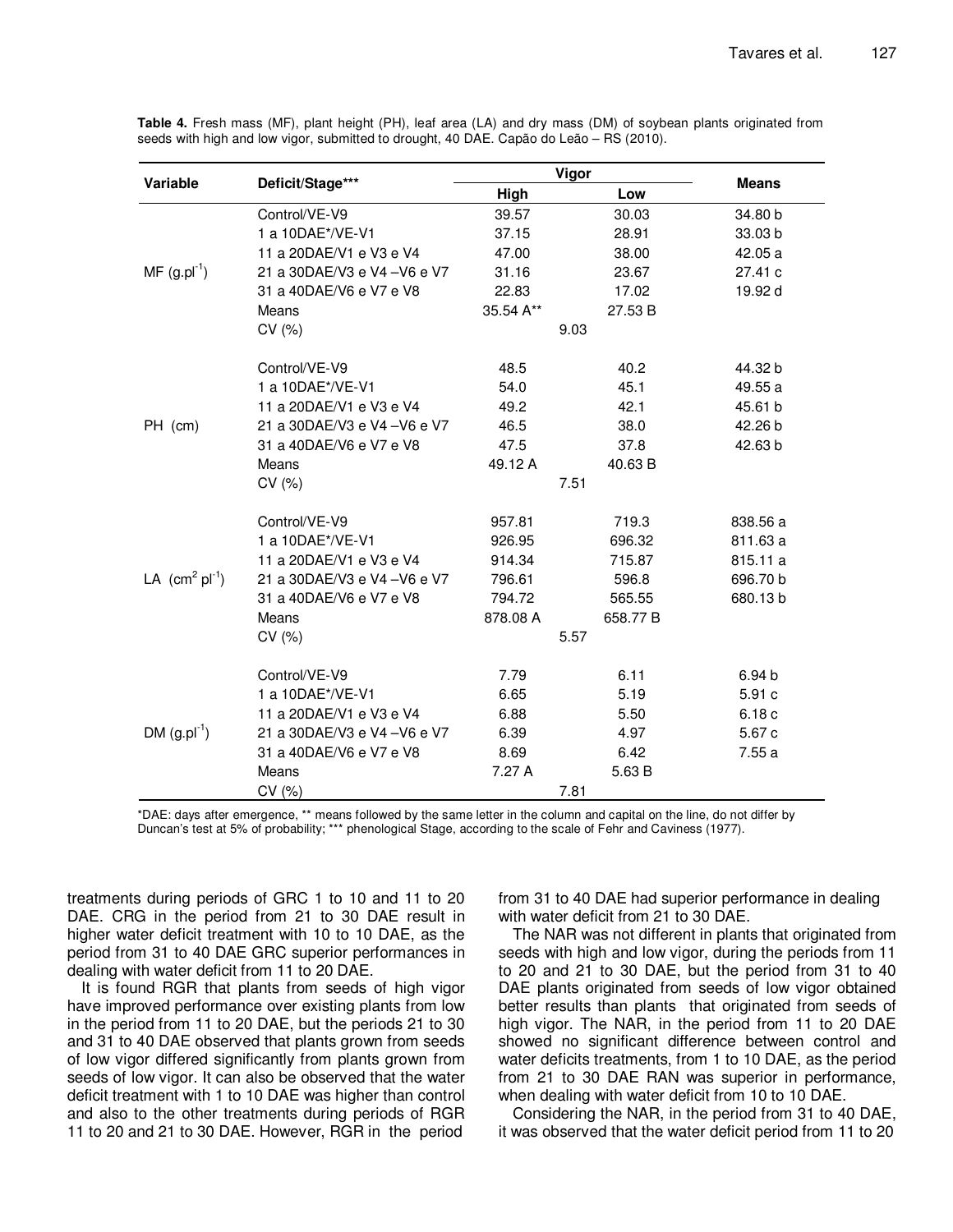**Variable Deficit Vigor Means High Low**  CRG (1 - 10 DAE) Control 22.32 17.90 22.11 a 1 - 10DAE\* 7.94 5.89 6.91 b Means 15.13 A\*\* 11.90 B  $CV(%)$  8.23 CRG (11 - 20 DAE) Control 254.6 A a 135.6 B a 195.1 1 a 10DAE 123.4 A b 77.0 B b 100.2 Means 189.0 106.3 CV (%) 12.41 CRG (21 - 30 DAE) Control 283.47 242.12 262.8 b 1 a 10DAE 386.50 287.50 337.0 a 11 a 20DAE 128.92 106.52 117.7 c Means 266.4 A 212.0 B CV (%) 23.28 CRG (31 - 40 DAE) Control 2189.75 2149.00 2169.3 b 1 a 10DAE 1473.75 1481.50 1477.6 c 11 a 20DAE 4181.75 3582.25 3882.0 a 21 a 30DAE 2103.50 1978.00 2040.7 bc Means 2487.1 A 2297.6 A CV (%) 23.56 RGR (11 - 20 DAE) Control/V5 0.025 0.021 0.023 b 1 a 10DAE/V5 0.028 0.026 0.027 a Means 0.026 A 0.023 B CV (%) 4.75 RGR (21 - 30 DAE) Control 0.069 0.094 0.082 b 1 a 10DAE 0.137 0.150 0.144 a 11 a 20DAE 0.064 0.081 0.073 b Means 0.090 B 0.108 A CV (%) 19.66 RGR (31 - 40 DAE) Control 0.034 0.043 0.039 bc 1 a 10DAE 0.025 0.033 0.029 c 11 a 20DAE 0.095 0.105 0.099 a 21 a 30DAE 0.039 0.051 0.045 b Means 0.048 B 0.058 A CV (%) 23.40 RAN (11 - 20 DAE) Control 1.052 0.853 0.952 a 1 a 10DAE 0.963 0.866 0.914 a Means 1.008 A 0.859 A  $CV(%)$  14.4 RAN (21 - 30 DAE) Control 0.416 0.537 0.476 b 1 a 10DAE 0.735 0.784 0.760 a 11 a 20DAE 0.373 0.448 0.411 b Means 0.590 A 0.508 A CV (%) 22.91

**Table 5.** Growth rate of culture (CRG), relative growth rate (RGR) and net assimilation rate (RAN) of soybean plants from seeds of high and low vigor, submitted to drought. Capão do Leão – RS (2010).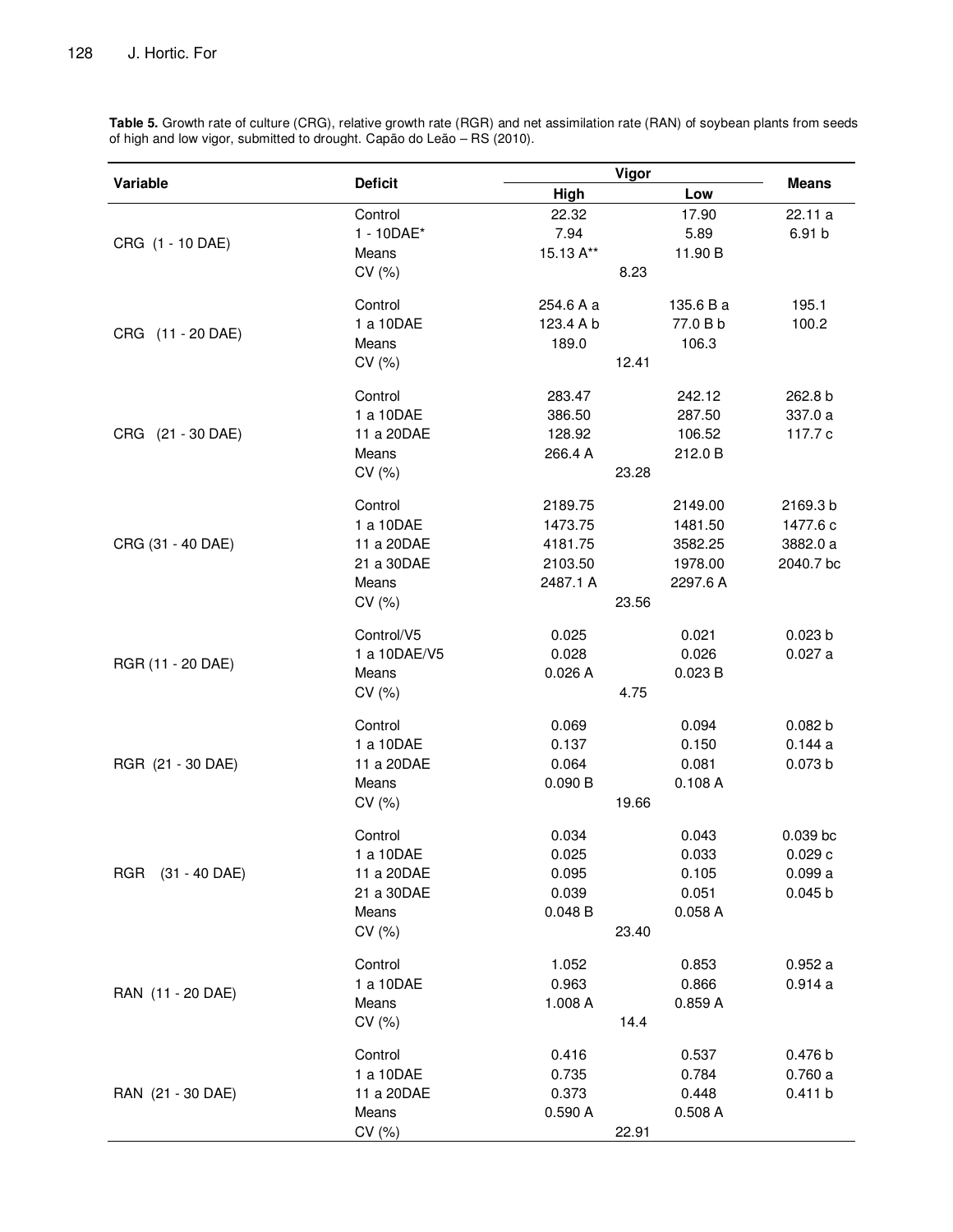**Table 5.** Contd.

|                   | Control    | 0.233   | 0.325  | 0.279 b |
|-------------------|------------|---------|--------|---------|
|                   | 1 a 10DAE  | 0.158   | 0.219  | 0.189c  |
| RAN (31 - 40 DAE) | 11 a 20DAE | 0.614   | 0.703  | 0.659a  |
|                   | 21 a 30DAE | 0.308   | 0.411  | 0.360 b |
|                   | Means      | 0.328 B | 0.415A |         |
|                   | CV(%)      | 22.56   |        |         |
|                   |            |         |        |         |

\*DAE: days after emergence, \*\* means followed by the same letter in the column and capital on the line, do not differ by Duncan's test at 5% probability.

DAE was bigger than other treatments.

## **CONCLUSIONS**

Soybean seeds of high vigor generate plants with higher growth rate of the culture until 30 DAE.

Soybean plants from seeds of higher physiological quality submitted to water deficit, up to 40 DAE, have higher performance than the plants from seeds with low vigor.

Water deficits reduce performance at different stages of growth of soybean plants derived from high and low vigor seeds.

## **ACKNOWLEDGEMENTS**

To CAPES (Coordenação de Aperfeiçoamento de Pessoal de Nível Superior) for the scholarship granted to the first author, during the Master's Degree period in Seed Science and Technology Program / UFPel/Brazil.

#### **REFERENCES**

- Benincasa MMP (2003). Analysis of plant growth: the basics. 2nd ed. Funep, Jaboticabal, Brazil, pp. 41.
- Bonato ER. Stress in soybean (2000). Passo Fundo, Embrapa Trigo, pp. 254.
- Brazil (2009). Ministry of Agriculture, Livestock and Supply. Rules for Seed Testing. Ministry of Agriculture, Livestock and Supply. Agriculture Defense Department. Brasília, DF: Mapa / ACS, p. 395.
- Campos MF, Ono, EO, Boaro CFS, Roberts JD (2008). Growth analysis of soybean plants treated with regulating substances. Biotemas, 21(3): 53-63.
- Castro PRC (1974). Growth analysis of peanut (Arachis hipogaea L.) in relation to pest infestation. Anais da Escola Superior de Agricultura Luiz de Queiroz, 31: 207-215.
- Commission of Chemistry and Soil Fertility RS/SC Manual Fertilization and Liming for the states of Rio Grande do Sul and Santa Catarina (2004). 10th ed. Porto Alegre: NRS/SBCS, p. 400.
- Costa RCL (1999). Nitrogen assimilation and osmotic adjustment in nodulated bean plants of Vigna unguiculata (L.) Walp under water stress, Ph.D. Thesis. Universidade Federal do Ceára, Brazil.
- RCL Costa, AKS Lobato, CF Oliveira Neto, PSP Maia, GAR Alves, Laughinghouse HD (2008). Biochemical and physiological responses
- in two Vigna unguiculata (L.) Walp. Cultivars under water stress. J. Agron., 7: 98-101.
- Cunha GR, Haas JC, Dalmago GA, Pasinato A. (1998). Potential revenue loss in soybean in Rio Grande do Sul by water deficiency. Journal of Agrometeorology, Santa Maria, 6(1): 111-119.
- Dan EL, Mello VDC, CT Wetzel, Popinigis F, Zonta EP (1987). Transfer of dry matter as a method for evaluating the effect of soybean. Journal of Seeds, Brasília, 9(3): 45-55.
- Empresa Brasileira de Pesquisa Agropecuária Embrapa (2006). National Research Center of Soil. Brazilian system of soil classification. 2.ed. Rio de Janeiro, p. 306.
- Fehr WR, Caviness CE (1977). Stages of soybean development. Ames: State University of Science and Technology, p. 11 (Special report, 80).
- Gardner FP, Pearce RB, Mitchell RL (1985). Physiology of crop plants Ames: Iowa State University Press, p. 321.
- Hartung, W, Sauter A, Hose E (2002). Abscisic acid in the xylem: where does it come from, where does it go to? J. Exp. Bot., 53(366): 27-32.
- Höfs A, Schuch LOB Peske ST, Barros ACSA (2004). Emergence and growth of rice seedlings in response to physiological quality of seeds. J. Seeds, Brasilia, 26 (1): 92-97.
- Hoogenboom G, Peterson CM, Huck MG (1987). Shoot growth rate of soybean Affected by the drought stress. Agron. J., Madison, 79: 598- 607.
- Kerbauy GB (2004). Plant Physiology. Guanabara Koogan S. A., Rio de Janeiro. 2004, p. 452.
- Kishor PBK, Hong Z, Miao G, Hu CAA, Verma DPS (1995) Overexpression of \_1-pyrroline-5- carboxylate synthetase increases proline overproduction and confers osmotolerance in transgenic plants. Plant Physiol., 108: 1387-1394.
- Kolchinski EM, Schuch LOB, Peske ST (2005). Vigor and intraspecific competition in soybeans. Ciência Rural, Santa Maria, 35(6): 1248- 1256.
- Kolchinski EM, Schuch LOB, Peske ST (2006). Early growth of soybeans in relation to seed vigor. J. Agrociência, Pelotas, 12: 163- 166.
- Krzyzanowski FC, France Neto JB (2003). Adding value to soybean seed. Seed News, Pelotas, 7 (5), Available at: <http://www.seednews.inf.br/portugues/seed75/artigocapa75.shtml>. Accessed 18 August 2010.
- Levit J (1980). Responses of plants to Environmental stress. II. Water, radiation, salt and get the other stress. New York, Academic Press, p. 606.
- AKS Lobato, RCL Costa, CF Oliveira Neto, BG Santos Filho, FJR Cruz, JMN Freitas, Lamb HR (2008). Morphological changes in soybean under progressive water stress. Int. J. Bot., 4: 231-235.
- Machado AA, Conceição AR (2003). Statistical analysis system for Windows. WinStat. Version 2.0. UFPel.
- Machado RF, Schuch LOB (2004). Forage production and seed of oat in relation to seed vigor and plant populations. Sci. J. Rural, Santa Maria, 9(1): 126-136.